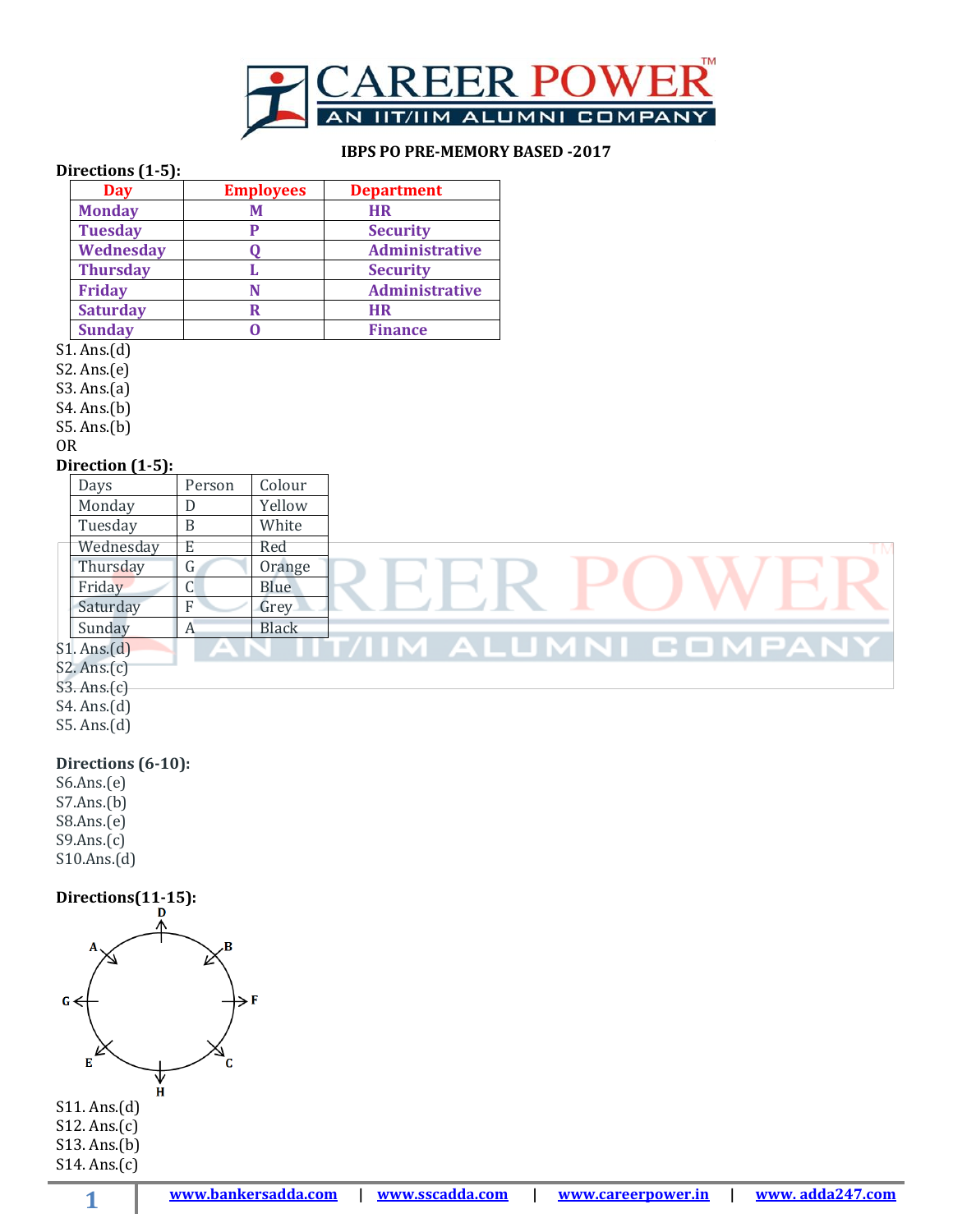S15. Ans.(d)

**2**

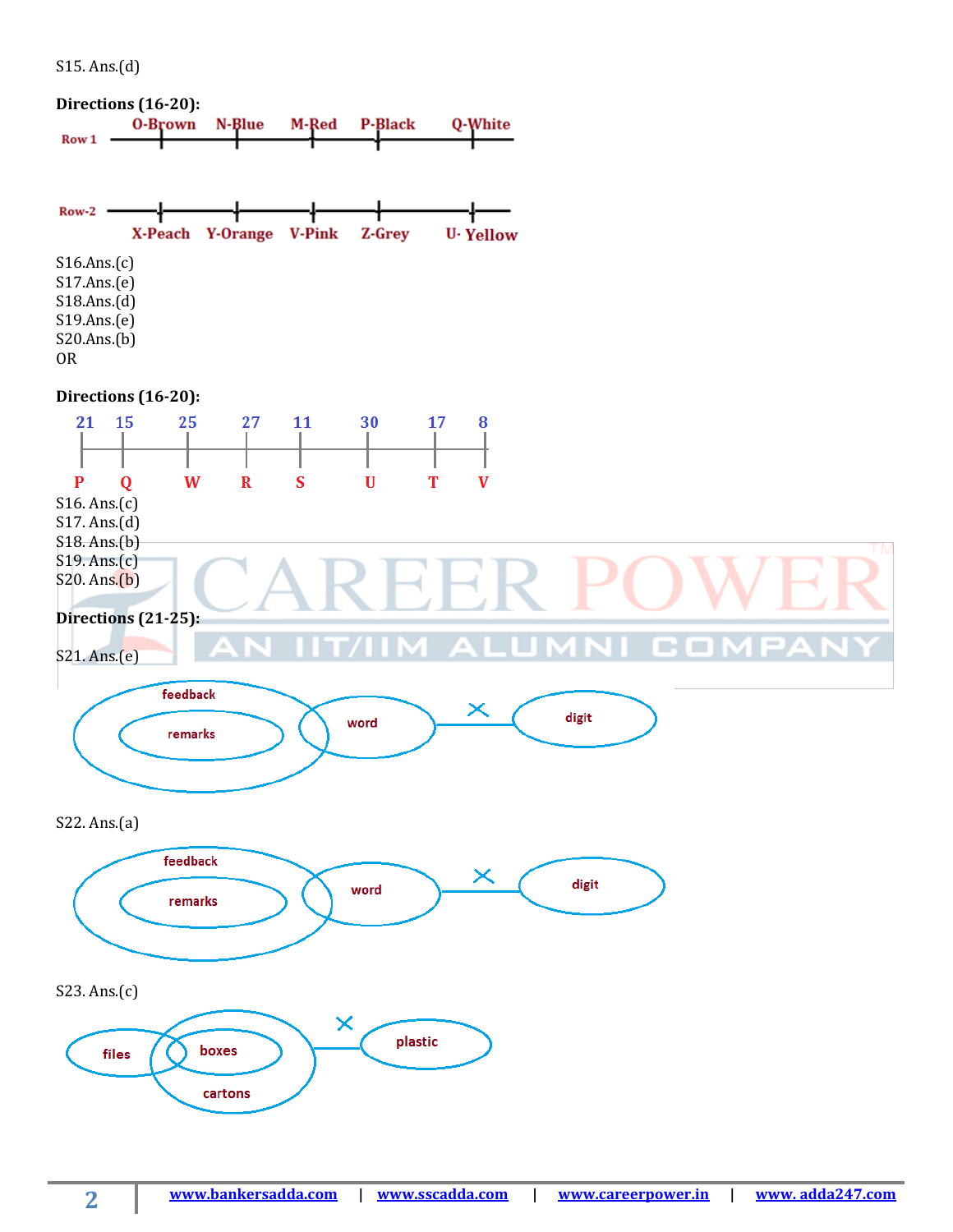

# S25. Ans.(b)



## OR

**Directions (21-25):**

| <b>Word</b>   | Code      |
|---------------|-----------|
| Detail        | gv        |
| Event         | <b>OC</b> |
| Year          | st        |
| Of            | tm        |
| This          | bi        |
| Awaited       | da        |
| Revised       | pu        |
| Great         | rx        |
| Results/first | mk/nh     |

 $S21. Ans.(d)$ S22. Ans.(d)

S23. Ans.(b) S24. Ans.(d) S25. Ans.(b) S26. Ans.(c) Sol. '**AE, EF, NR'** S27. Ans.(d) Sol. **'NUP'**

**Directions (28-29):**

S28. Ans.(b)



Sol.